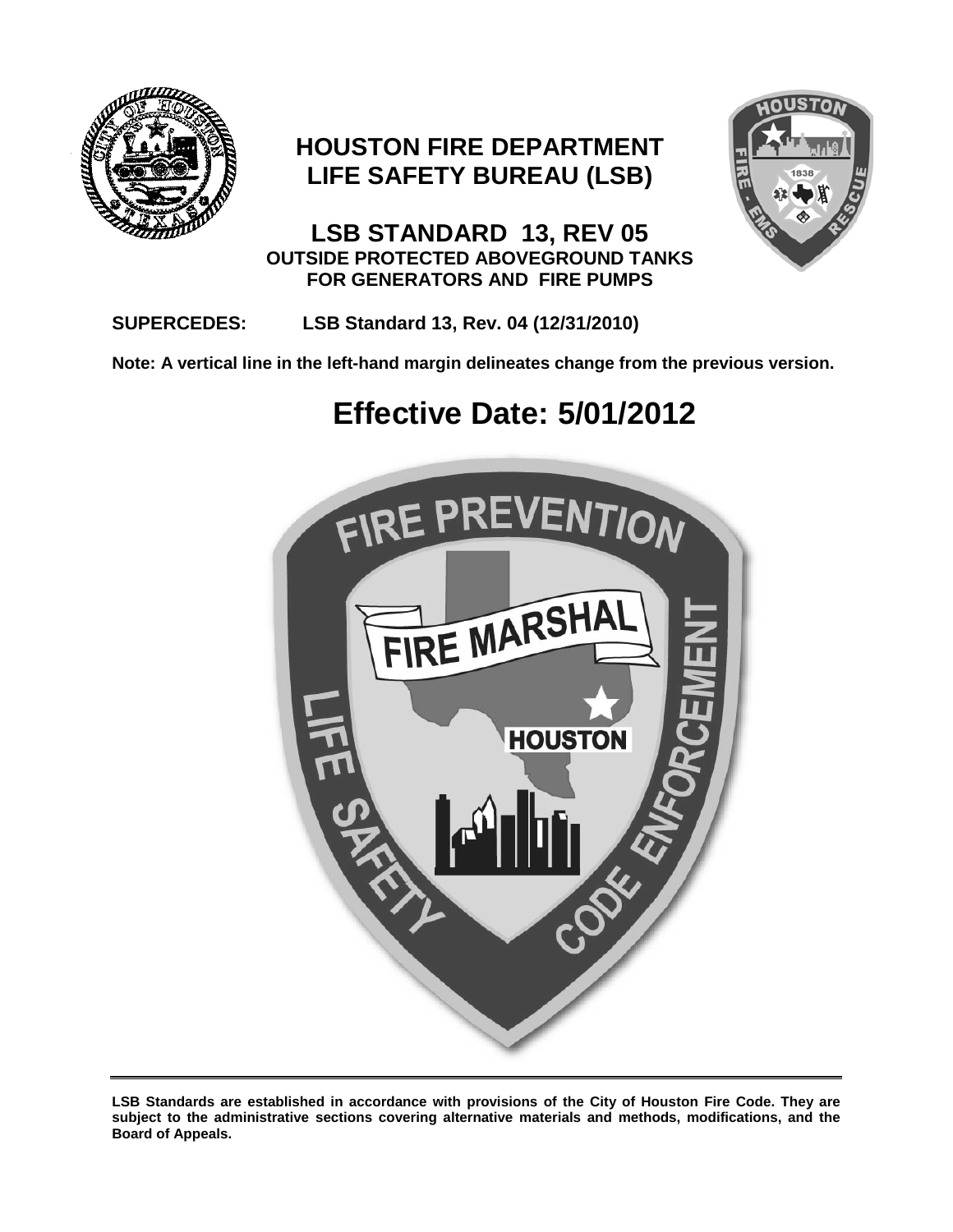#### **TABLE OF CONTENTS**

| Minimum Separation Requirements for Protected Above Ground Tanks 6 |  |
|--------------------------------------------------------------------|--|
|                                                                    |  |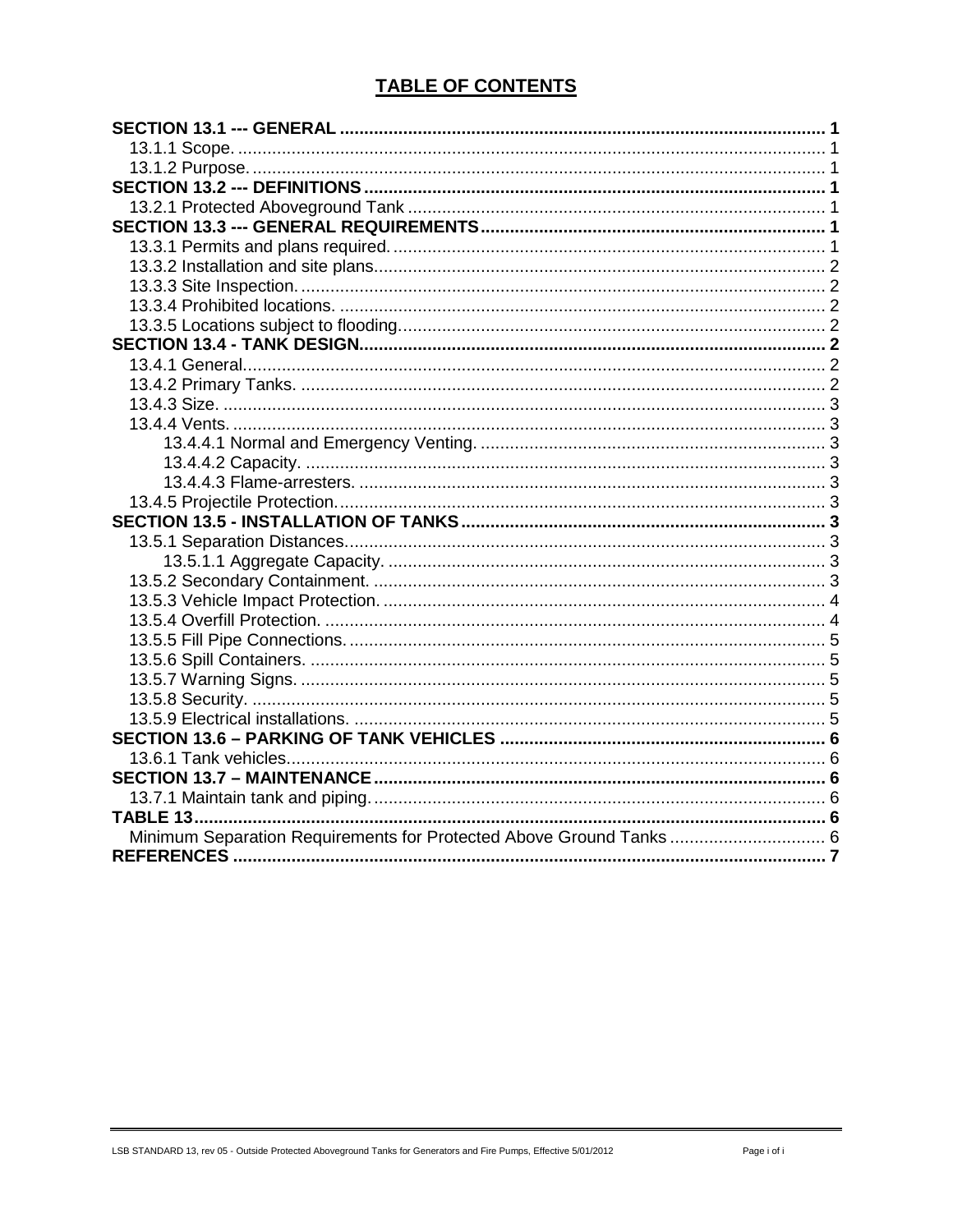#### **LSB STANDARD 13, Rev. 05 OUTSIDE PROTECTED ABOVEGROUND TANKS FOR GENERATORS AND FIRE PUMPS**

#### <span id="page-2-0"></span>**SECTION 13.1 --- GENERAL**

#### <span id="page-2-1"></span>**13.1.1 Scope.**

The installation of protected aboveground tanks, located on the outside of a building or structure, that supply fuel to engine-driven emergency and standby power generators or fire pumps, shall be in accordance with this standard and the City of Houston Fire Code (Fire Code).

#### <span id="page-2-2"></span>**13.1.2 Purpose.**

The purpose of this standard is to provide guidance and instruction for the installation of protected aboveground tanks that are located outside of buildings or structures and that supply fuel to engine-driven power generators and fire pumps. This standard shall apply to all installations of protected aboveground tanks within the limits of the City of Houston, including the Districts of Limitations.

This standard is subject to periodic review and updates to accommodate changes in local need or requirements, changes in nationally recognized standards in related technology, or where required by state or federal regulations.

#### <span id="page-2-3"></span>**SECTION 13.2 --- DEFINITIONS**

#### <span id="page-2-4"></span>**13.2.1 Protected Aboveground Tank**

A listed *UL 2085* or equivalent tank system consisting of a primary tank provided with protection from physical damage, and fire-resistive protection from a high-intensity liquid pool fire exposure. The tank system is allowed to provide these protection elements as a unit or is allowed to be an assembly of components, or a combination thereof.

#### <span id="page-2-5"></span>**SECTION 13.3 --- GENERAL REQUIREMENTS**

#### <span id="page-2-6"></span>**13.3.1 Permits and plans required.**

A permit and plan approval are required to install, use, repair or modify protected aboveground tanks that are located on the outside of buildings or structures and used to supply fuels to engine-driven power generators and fire pumps.

#### **Permit Office contact information for Generator Storage Tanks is as follow:**

The Houston Permitting Center Third Floor 1002 Washington Avenue Houston, Texas 77007 Hours of operation: 8:00 a.m. to 3:30 p.m. Central Time Monday through Friday Office phone (832)394-8811 To Email Customer Service Questions: [hfd.permitoffice@houstontx.gov](mailto:hfd.permitoffice@houstontx.gov) Link to City Wide Fee Schedule: [www.houstoncityfees.org](http://www.houstoncityfees.org/)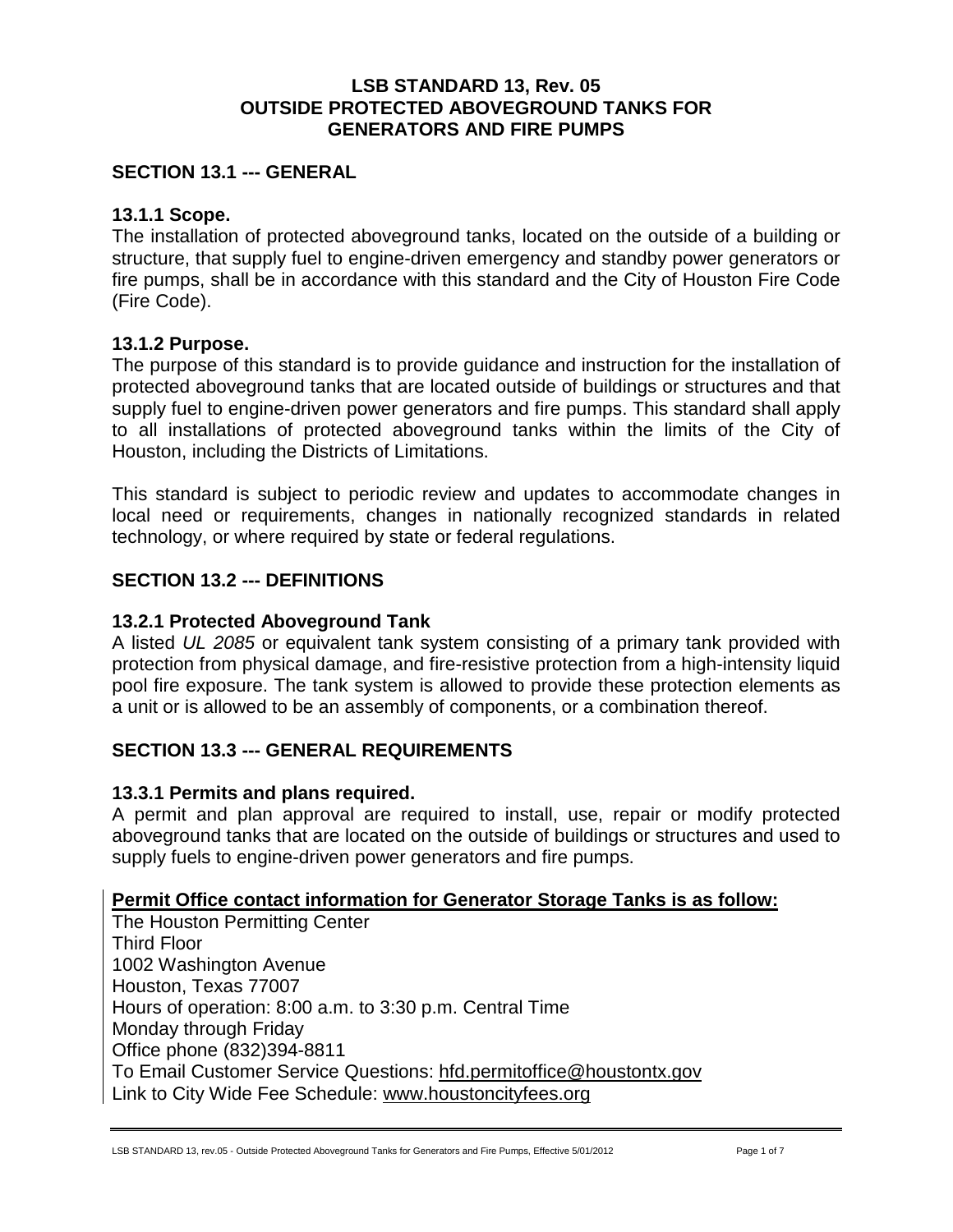#### <span id="page-3-0"></span>**13.3.2 Installation and site plans.**

Installation and site plans shall be submitted with permit applications. The plans shall include the design, details, and specifications of the following:

- a. Type of protected aboveground tanks and their supports to be used;
- b. Quantities and types of fuel to be stored;
- c. Distances from tanks to property lines and buildings (see Table 13 below);
- d. Distances between adjacent tanks (see Table 13 below);
- e. Overfill prevention, spill containment, vents, leak monitoring and other equipment and accessories;
- f. Venting;
- g. Piping and valves;
- h. Electrical systems;
- i. Emergency controls;
- j. Fire department access;
- k. Location of fire appliances;
- l. Vehicle impact protection;
- m. Site security measures;
- n. Other information as required by the Fire Marshal.

#### <span id="page-3-1"></span>**13.3.3 Site Inspection.**

All outside aboveground fuel tank installations shall be visited and physically inspected by personnel from the Fire Marshal's office prior to approval of permits.

#### <span id="page-3-2"></span>**13.3.4 Prohibited locations.**

Installation of outside aboveground fuel tanks on top of buildings is prohibited.

**Exception:** Approved Day Tanks of 60 gallons or less capacity.

#### <span id="page-3-3"></span>**13.3.5 Locations subject to flooding.**

Where a tank is located in an area that is subject to flooding, uplift protection shall be provided.

#### <span id="page-3-4"></span>**SECTION 13.4 - TANK DESIGN**

#### <span id="page-3-5"></span>**13.4.1 General.**

Protected aboveground tanks shall be listed and labeled to meet the requirements specified for *UL 2085* or equivalent tanks or systems.

#### <span id="page-3-6"></span>**13.4.2 Primary Tanks.**

The design, fabrication and construction of primary tanks shall be in accordance with recognized good engineering practice and nationally recognized standards. Each tank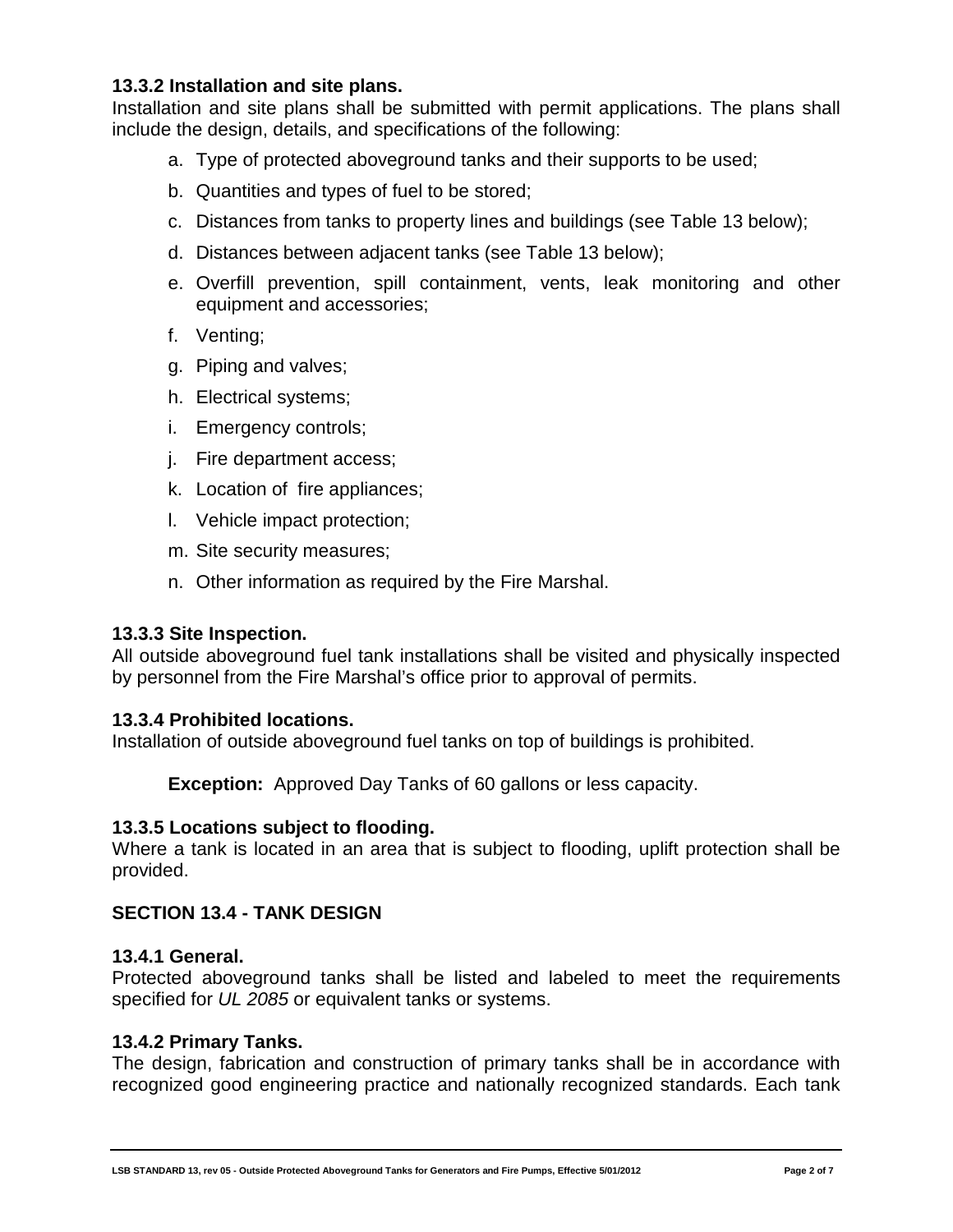shall bear a permanent nameplate or marking indicating the standard used as the basis of design, fabrication and construction.

#### <span id="page-4-0"></span>**13.4.3 Size.**

Primary tanks shall not exceed a 12,000-gallon individual or 48,000-gallon aggregate capacity.

#### <span id="page-4-1"></span>**13.4.4 Vents.**

#### <span id="page-4-2"></span>**13.4.4.1 Normal and Emergency Venting.**

Venting for normal and emergency venting for aboveground tanks shall be installed in accordance with the *Fire Code*.

#### <span id="page-4-3"></span>**13.4.4.2 Capacity.**

The vent capacity reduction factors shall be in accordance with the *Fire Code*.

#### <span id="page-4-4"></span>**13.4.4.3 Flame-arresters.**

Approved flame-arresters shall be installed in normal vents.

#### <span id="page-4-5"></span>**13.4.5 Projectile Protection.**

When a projectile test is required by the Fire Marshal, the protected tank shall be tested in accordance with the requirements for bullet resistance as specified in the Fire Code.

**Exception:** Listed protected aboveground tanks that have projectile protection incorporated into their design and construction.

#### <span id="page-4-6"></span>**SECTION 13.5 - INSTALLATION OF TANKS**

The installation of protected aboveground tanks shall be in accordance with the following:

#### <span id="page-4-7"></span>**13.5.1 Separation Distances.**

A protected aboveground tank shall be separated from property lines, important buildings, public ways and other tanks in accordance with the Fire Code. (see Table 13 below)

#### <span id="page-4-8"></span>**13.5.1.1 Aggregate Capacity.**

Protected aboveground tank installations having the maximum allowable aggregate capacity shall be separated from other installations of protected aboveground tanks by not less than 100 feet.

#### <span id="page-4-9"></span>**13.5.2 Secondary Containment.**

Protected aboveground tanks shall be provided with drainage control or diking or with secondary containment that is a component of the listed protected aboveground tank.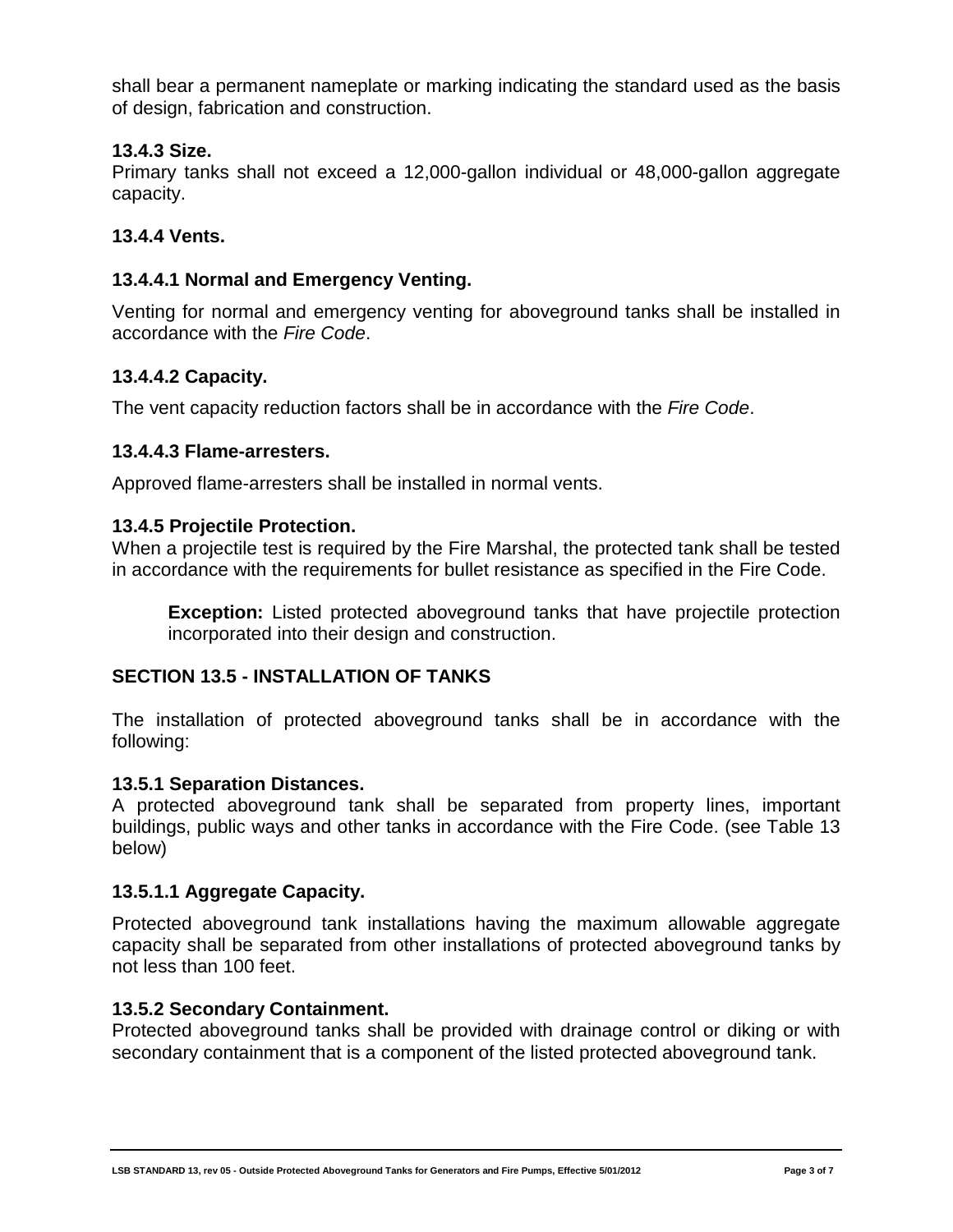A method of monitoring the secondary containment shall be provided. Enclosed secondary containment shall be provided with emergency venting.

#### <span id="page-5-0"></span>**13.5.3 Vehicle Impact Protection.**

Where aboveground tanks may be subject to vehicular impact, and when required by the Fire Marshal, guard posts or other approved means shall be provided to protect aboveground tanks and connecting piping, valves and fittings.

Where guard posts are installed, the posts shall be:

- 1. Constructed of a strength equivalent to that of 4-inch diameter Schedule 40 steel pipe and filled with concrete,
- 2. Spaced not less than 4 feet between posts on center,
- 3. Set not less than 3 feet deep in a concrete footing of not less than 15-inch diameter,
- 4. Set with the top of the posts not less than 3 feet above ground, and
- 5. Located not less than 5 feet from the tank.

**Exception:** Guard post are not required for Listed protected aboveground tanks that have vehicle impact protection incorporated into their design and construction.

#### <span id="page-5-1"></span>**13.5.4 Overfill Protection.**

Protected aboveground tanks shall not be filled in excess of *90 percent* of their capacity. An overfill prevention system shall be provided for each tank. During tank filling operations, the system shall:

1. Provide an independent means of notifying the person filling the tank that the fluid level has reached *85 percent* of tank capacity by providing an audible or visual signal, providing a tank level gauge marked at *85 percent* of tank capacity or other approved means, and

2. Automatically shut off the flow of fuel to the tank when the quantity of liquid in the tank reaches *90 percent* of tank capacity.

For rigid hose fuel-delivery systems, an approved means shall be provided to empty the contents of the filler hose into the tank after the automatic shutoff device is activated.

A permanent sign shall be provided at the fill point for the tank to document the filling procedure and the tank calibration chart.

The filling procedure shall require the person filling the tank to determine the gallonage required to fill it to *90 percent* of capacity before commencing the filling operation.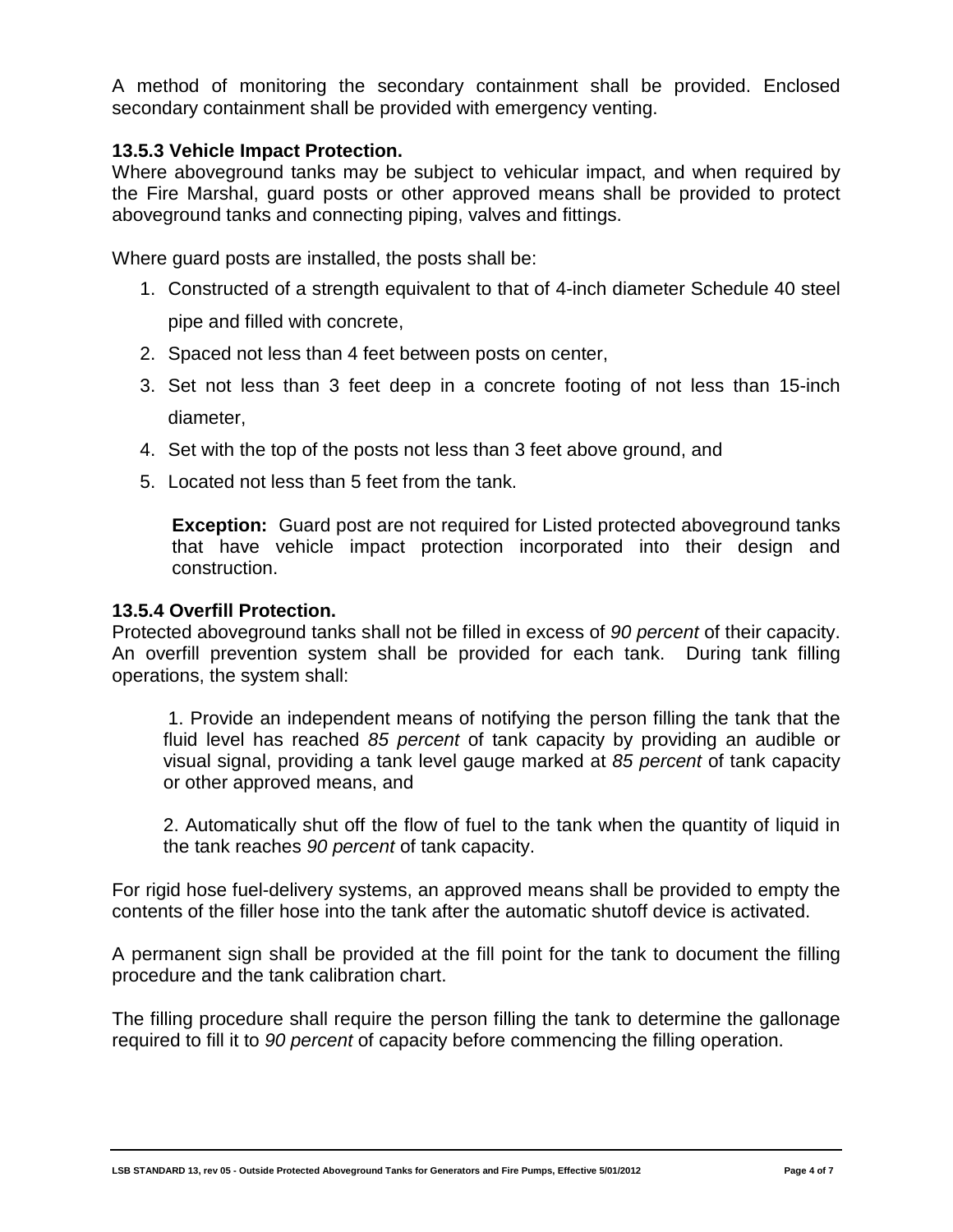#### <span id="page-6-0"></span>**13.5.5 Fill Pipe Connections.**

The fill pipe shall be provided with a means for making a direct connection to the tank vehicle's fuel delivery hose so that the delivery of fuel is not exposed to the open air during the filling operation. When any portion of the fill pipe exterior to the tank extends below the top of the tank, a check valve shall be installed in the pipe not more than 12 inches from the fill hose connection.

#### <span id="page-6-1"></span>**13.5.6 Spill Containers.**

A spill container having a capacity of not less than 5 gallons shall be provided for each fill connection. For tanks with a top fill connection, spill containers shall be noncombustible and shall be fixed to the tank and equipped with a manual drain into the primary tank. For tanks with a remote fill connection, a portable spill container shall be provided.

#### <span id="page-6-2"></span>**13.5.7 Warning Signs.**

Warning signs and NFPA 704 hazard identification signs shall be installed to clearly identify hazards. Warning signs shall have RED colored lettering on a white background, stating **NO SMOKING, WELDING OR OPEN FLAMES WITHIN 25 FEET**, shall be provided on the sides of tanks, or on security fencing, in the direction of fire department approach. Warning signs and NFPA 704 hazard signs, shall have lettering at least 3 inches in height and of weather-resistive materials.

#### <span id="page-6-3"></span>**13.5.8 Security.**

When required by the Fire Marshal, the storage, dispensing, use and handling areas shall be secured against unauthorized entry and safeguarded with such protective facilities as public safety requires. When security fences are installed, the fences shall be as follows:

> 1. Substantially built of iron, steel or concrete, fabricated and installed in accordance with the *Building Code,*

> 2. Not less than 7 feet above the surrounding floor or ground surface, no portion of which shall be less than 6 feet above the surrounding floor or ground surface,

3. Topped by 3 rows of barbed wire, 4 inches apart,

4. Such necessary openings are designed and fabricated to provide security equivalent to the fence,

- 5. Locked at all times except when in use by authorized personnel,
- 6. Located not less than 5 feet from the tank, valves or piping.

#### <span id="page-6-4"></span>**13.5.9 Electrical installations.**

All electrical equipment and wiring shall be in accordance with City of Houston Electrical Code and listed for intended service.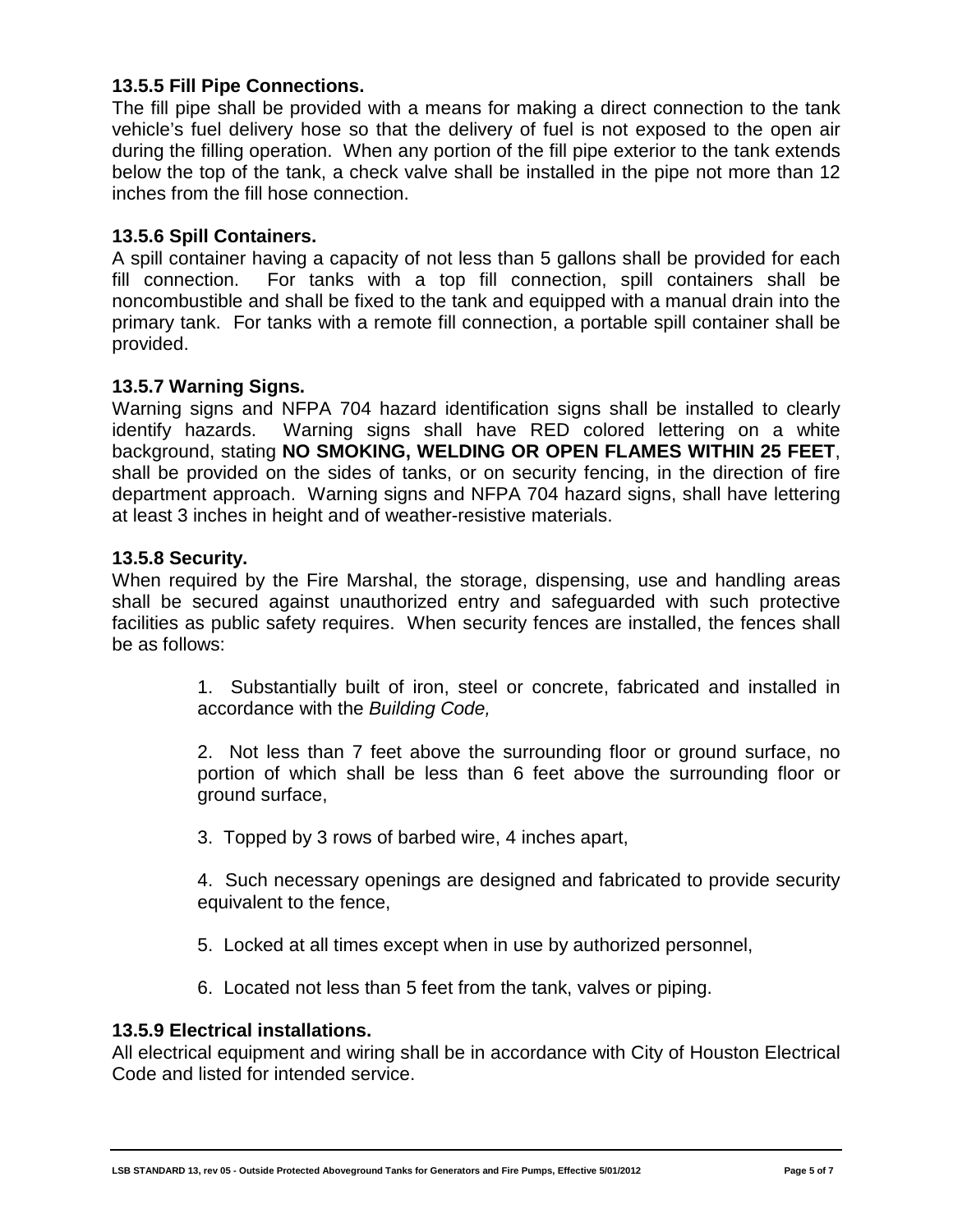#### <span id="page-7-0"></span>**SECTION 13.6 – PARKING OF TANK VEHICLES**

#### <span id="page-7-1"></span>**13.6.1 Tank vehicles.**

Tank vehicles shall not be parked within 25 feet of a protected aboveground tank.

**Exception:** When the tank is being filled from the tank vehicle.

#### <span id="page-7-2"></span>**SECTION 13.7 – MAINTENANCE**

#### <span id="page-7-3"></span>**13.7.1 Maintain tank and piping.**

Protected aboveground tanks and associated piping systems located outside shall be maintained in a safe operating condition. Protected aboveground tanks and components shall be maintained in accordance with their listings. Tanks, valves and piping should be visually inspected monthly for rust, deterioration or leakage.

Damage to listed protected aboveground tanks shall be repaired using materials and methods having equal or greater strength and fire resistance, and shall be in accordance with the manufacture's guidelines or recommendations and the tank's listing.

The areas surrounding tanks and their associated piping shall be kept clear of storage, combustible materials, weeds, trash and waste.

<span id="page-7-5"></span><span id="page-7-4"></span>

| IADLE 13<br>Minimum Separation Requirements for Protected Above Ground Tanks |                                                                                                                                                 |                                                                                                                                                          |                                                                     |  |
|------------------------------------------------------------------------------|-------------------------------------------------------------------------------------------------------------------------------------------------|----------------------------------------------------------------------------------------------------------------------------------------------------------|---------------------------------------------------------------------|--|
| <b>INDIVIDUAL</b><br><b>TANK</b><br><b>CAPACITY</b>                          | <b>MINIMUM DISTANCE FROM</b><br><b>PROPERTY LINE WHICH IS</b><br>OR CAN BE BUILT UPON,<br><b>INCLUDING THE OPPOSITE</b><br>SIDE OF A PUBLIC WAY | <b>MINIMUM DISTANCE FROM</b><br>THE NEAREST SIDE OF<br>ANY PUBLIC WAY OR<br><b>FROM THE NEAREST</b><br><b>IMPORTANT BUILDING ON</b><br>THE SAME PROPERTY | <b>MINIMUM</b><br><b>DISTANCE</b><br><b>BETWEEN</b><br><b>TANKS</b> |  |
| <b>Gallons</b>                                                               | Feet                                                                                                                                            | Feet                                                                                                                                                     | Feet                                                                |  |
| Less than or<br>equal to 6,000                                               | 15                                                                                                                                              | 5                                                                                                                                                        | 3                                                                   |  |
| <b>Greater than</b><br>6.000                                                 | 25                                                                                                                                              | 15                                                                                                                                                       | 3                                                                   |  |

# **TABLE 13**